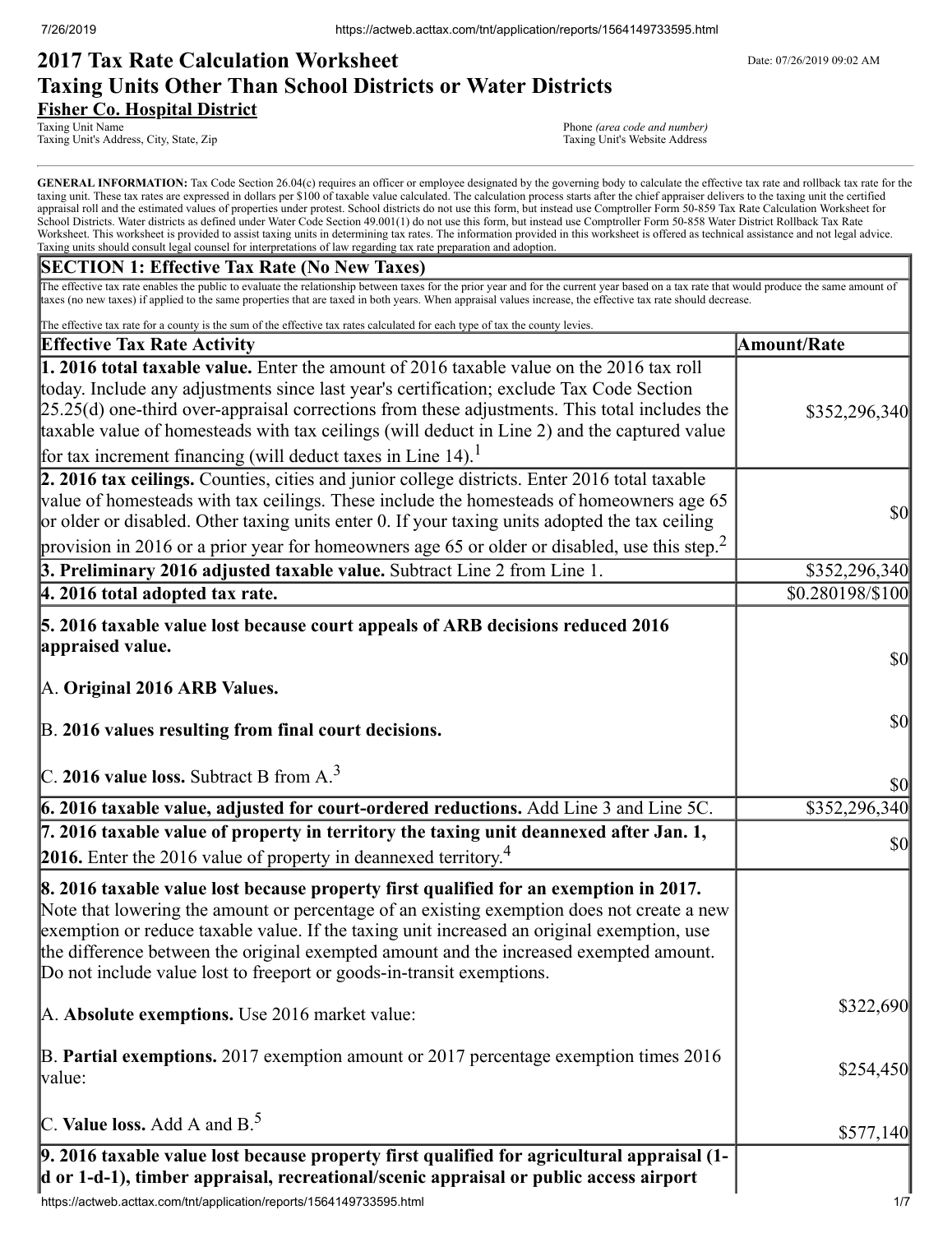| 7/26/2019<br>https://actweb.acttax.com/tnt/application/reports/1564149733595.html<br>special appraisal in 2017. Use only properties that qualified in 2017 for the first time; do<br>not use properties that qualified in 2016.                                                                                                                                                                             |                                     |
|-------------------------------------------------------------------------------------------------------------------------------------------------------------------------------------------------------------------------------------------------------------------------------------------------------------------------------------------------------------------------------------------------------------|-------------------------------------|
| A. 2016 market value:                                                                                                                                                                                                                                                                                                                                                                                       | $\vert \mathbf{S} \mathbf{O} \vert$ |
| B. 2017 productivity or special appraised value:                                                                                                                                                                                                                                                                                                                                                            | $\vert \mathbf{S} \mathbf{0} \vert$ |
| C. Value loss. Subtract B from $A6$                                                                                                                                                                                                                                                                                                                                                                         | \$0                                 |
| <b>10. Total adjustments for lost value.</b> Add lines 7, 8C and 9C.                                                                                                                                                                                                                                                                                                                                        | \$577,140                           |
| 11. 2016 adjusted taxable value. Subtract Line 10 from Line 6.                                                                                                                                                                                                                                                                                                                                              | \$351,719,200                       |
| <b>12. Adjusted 2016 taxes.</b> Multiply Line 4 by line 11 and divide by \$100.                                                                                                                                                                                                                                                                                                                             | \$985,510                           |
| 13. Taxes refunded for years preceding tax year 2016. Enter the amount of taxes refunded<br>by the taxing unit for tax years preceding tax year 2016. Types of refunds include court<br>decisions, Tax Code Section 25.25(b) and (c) corrections and Tax Code Section 31.11<br>payment errors. Do not include refunds for tax year 2016. This line applies only to tax years<br>preceding tax year $2016.7$ | \$0                                 |
| 14. Taxes in tax increment financing (TIF) for tax year 2016. Enter the amount of taxes<br>paid into the tax increment fund for a reinvestment zone as agreed by the taxing unit. If the<br>taxing unit has no 2017 captured appraised value in Line 16D, enter $0.8$                                                                                                                                       | \$0                                 |
| <b>15. Adjusted 2016 taxes with refunds and TIF adjustment.</b> Add Lines 12 and 13, subtract<br>Line $14.9$                                                                                                                                                                                                                                                                                                | \$985,510                           |
| <b>16. Total 2017 taxable value on the 2017 certified appraisal roll today.</b> This value<br>includes only certified values and includes the total taxable value of homesteads with tax<br>ceilings (will deduct in Line 18). These homesteads include homeowners age 65 or older or<br>disabled. <sup>10</sup>                                                                                            |                                     |
| A. Certified values:                                                                                                                                                                                                                                                                                                                                                                                        | \$383,349,730                       |
| B. Counties: Include railroad rolling stock values certified by the Comptroller's office:                                                                                                                                                                                                                                                                                                                   | \$0                                 |
| C. Pollution control and energy storage system exemption: Deduct the value of property<br>exempted for the current tax year for the first time as pollution control or energy storage<br>system property:                                                                                                                                                                                                   | $\vert \$\text{0}\vert$             |
| $\mathbf{D}$ . Tax increment financing: Deduct the 2017 captured appraised value of property taxable<br>by a taxing unit in a tax increment financing zone for which the 2017 taxes will be deposited<br>into the tax increment fund. Do not include any new property value that will be included in<br>Line 21 below. $11$                                                                                 | $\vert \mathbf{S} \mathbf{O} \vert$ |
| E. Total 2017 value. Add A and B, then subtract C and D.                                                                                                                                                                                                                                                                                                                                                    | \$383,349,730                       |
| $\vert$ 17. Total value of properties under protest or not included on certified appraisal roll. <sup>12</sup>                                                                                                                                                                                                                                                                                              |                                     |
| $\mathbb A$ . 2017 taxable value of properties under protest. The chief appraiser certifies a list of<br>properties still under ARB protest. The list shows the appraisal district's value and the<br>taxpayer's claimed value, if any, or an estimate of the value if the taxpayer wins. For each of<br>the properties under protest, use the lowest of these values. Enter the total value. <sup>13</sup> | $\vert \mathbf{S} \mathbf{0} \vert$ |
|                                                                                                                                                                                                                                                                                                                                                                                                             |                                     |
| B. 2017 value of properties not under protest or included on certified appraisal roll.<br>The chief appraiser gives taxing units a list of those taxable properties that the chief<br>appraiser knows about, but are not included in the appraisal roll certification. These<br>https://actweb.acttax.com/tnt/application/reports/1564149733595.html                                                        | <b>\$0</b><br>2/7                   |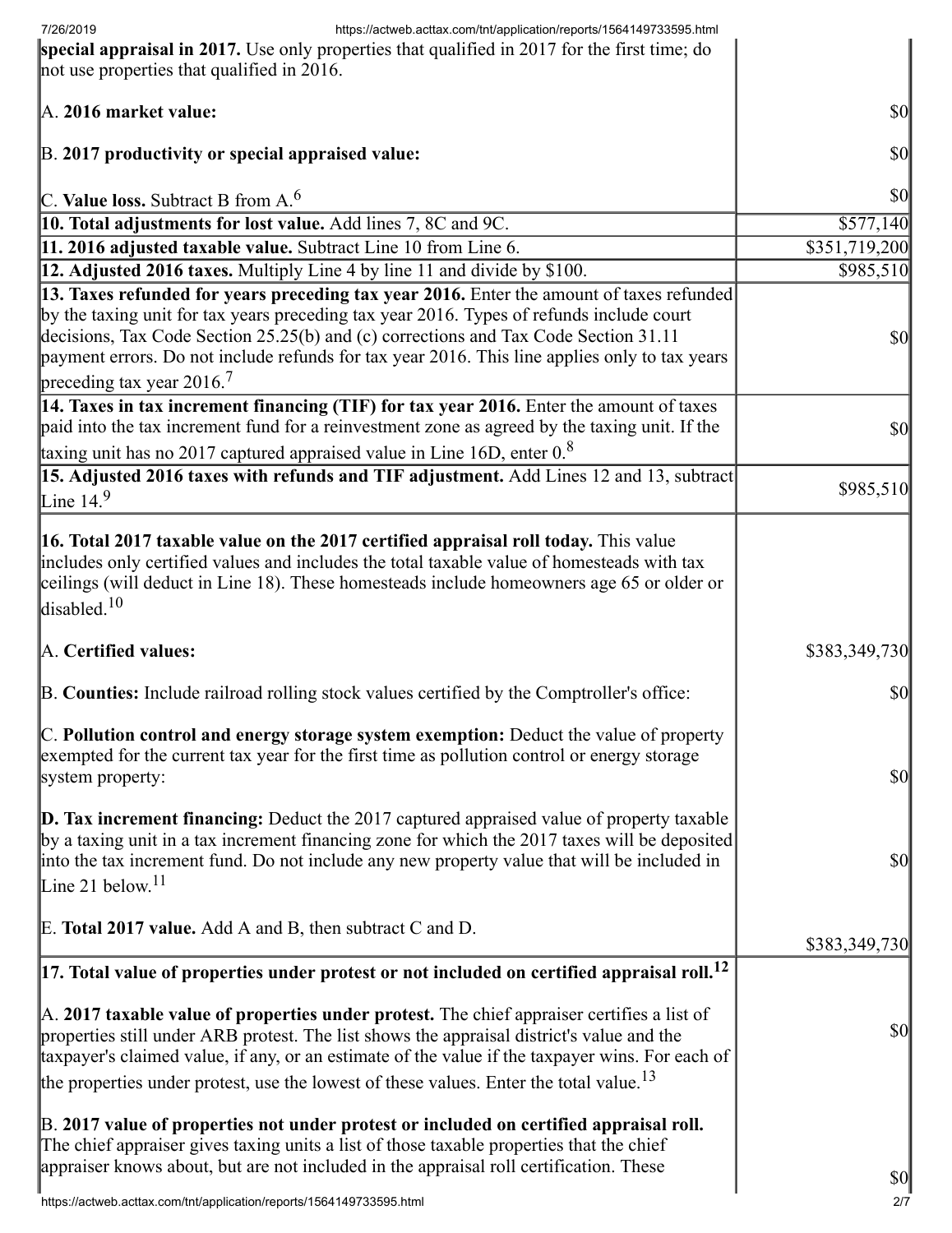| https://actweb.acttax.com/tnt/application/reports/1564149733595.html<br>7/26/2019<br>properties also are not on the list of properties that are still under protest. On this list of<br>properties, the chief appraiser includes the market value, appraised value and exemptions for<br>the preceding year and a reasonable estimate of the market value, appraised value and<br>exemptions for the current year. Use the lower market, appraised or taxable value (as<br>appropriate). Enter the total value. <sup>14</sup> |                                     |
|-------------------------------------------------------------------------------------------------------------------------------------------------------------------------------------------------------------------------------------------------------------------------------------------------------------------------------------------------------------------------------------------------------------------------------------------------------------------------------------------------------------------------------|-------------------------------------|
| C. Total value under protest or not certified: Add A and B.                                                                                                                                                                                                                                                                                                                                                                                                                                                                   |                                     |
|                                                                                                                                                                                                                                                                                                                                                                                                                                                                                                                               |                                     |
|                                                                                                                                                                                                                                                                                                                                                                                                                                                                                                                               |                                     |
|                                                                                                                                                                                                                                                                                                                                                                                                                                                                                                                               |                                     |
| 18. 2017 tax ceilings. Counties, cities and junior colleges enter 2017 total taxable value of                                                                                                                                                                                                                                                                                                                                                                                                                                 | $\vert \mathbf{S} \mathbf{0} \vert$ |
| homesteads with tax ceilings. These include the homesteads of homeowners age 65 or older                                                                                                                                                                                                                                                                                                                                                                                                                                      |                                     |
| or disabled. Other taxing units enter 0. If your taxing units adopted the tax ceiling provision                                                                                                                                                                                                                                                                                                                                                                                                                               | $\vert \mathbf{S} \mathbf{O} \vert$ |
| $\parallel$ in 2016 or a prior year for homeowners age 65 or older or disabled, use this step. <sup>15</sup>                                                                                                                                                                                                                                                                                                                                                                                                                  |                                     |
| 19. 2017 total taxable value. Add Lines 16E and 17C. Subtract Line 18.                                                                                                                                                                                                                                                                                                                                                                                                                                                        | \$383,349,730                       |
| 20. Total 2017 taxable value of properties in territory annexed after Jan. 1, 2016.                                                                                                                                                                                                                                                                                                                                                                                                                                           |                                     |
| Include both real and personal property. Enter the 2017 value of property in territory                                                                                                                                                                                                                                                                                                                                                                                                                                        | $\vert \mathbf{S} \mathbf{O} \vert$ |
| $\lvert$ annexed. <sup>16</sup>                                                                                                                                                                                                                                                                                                                                                                                                                                                                                               |                                     |
| 21. Total 2017 taxable value of new improvements and new personal property located                                                                                                                                                                                                                                                                                                                                                                                                                                            |                                     |
| in new improvements. New means the item was not on the appraisal roll in 2016. An                                                                                                                                                                                                                                                                                                                                                                                                                                             |                                     |
| improvement is a building, structure, fixture or fence erected on or affixed to land. New                                                                                                                                                                                                                                                                                                                                                                                                                                     |                                     |
| additions to existing improvements may be included if the appraised value can be<br>determined. New personal property in a new improvement must have been brought into the                                                                                                                                                                                                                                                                                                                                                    | \$1,915,500                         |
| taxing unit after Jan. 1, 2016, and be located in a new improvement. New improvements do                                                                                                                                                                                                                                                                                                                                                                                                                                      |                                     |
| include property on which a tax abatement agreement has expired for $2017$ . <sup>17</sup>                                                                                                                                                                                                                                                                                                                                                                                                                                    |                                     |
| 22. Total adjustments to the 2017 taxable value. Add Lines 20 and 21.                                                                                                                                                                                                                                                                                                                                                                                                                                                         | \$1,915,500                         |
| 23. 2017 adjusted taxable value. Subtract Line 22 from Line 19.                                                                                                                                                                                                                                                                                                                                                                                                                                                               | \$381,434,230                       |
| 24. 2017 effective tax rate. Divide Line 15 by Line 23 and multiply by $$100.18$                                                                                                                                                                                                                                                                                                                                                                                                                                              | \$0.258369/\$100                    |
| 25. COUNTIES ONLY. Add together the effective tax rates for each type of tax the county                                                                                                                                                                                                                                                                                                                                                                                                                                       |                                     |
| levies. The total is the 2017 county effective tax rate. <sup>18</sup>                                                                                                                                                                                                                                                                                                                                                                                                                                                        |                                     |
| <sup>1</sup> Tex. Tax Code Section $26.012(14)$<br>$^{9}$ Tex. Tax Code Section 26.012(13)                                                                                                                                                                                                                                                                                                                                                                                                                                    |                                     |

<sup>2</sup>Tex. Tax Code Section  $26.012(14)$ <sup>10</sup>Tex. Tax Code Section 26.012  $3$ Tex. Tax Code Section 26.012(13) <sup>11</sup>Tex. Tax Code Section  $26.03(c)$ <sup>4</sup>Tex. Tax Code Section  $26.012(15)$ <sup>12</sup>Tex. Tax Code Section 26.01(c) and (d)  $5$ Tex. Tax Code Section 26.012(15)  $13$ Tex. Tax Code Section 26.01(c)  $6$ Tex. Tax Code Section 26.012(15) <sup>14</sup>Tex. Tax Code Section  $26.01(d)$  $7$ Tex. Tax Code Section 26.012(13) <sup>15</sup>Tex. Tax Code Section 26.012(6)  ${}^{8}$ Tex. Tax Code Section 26.03(c)  $16$ Tex. Tax Code Section 26.012(17)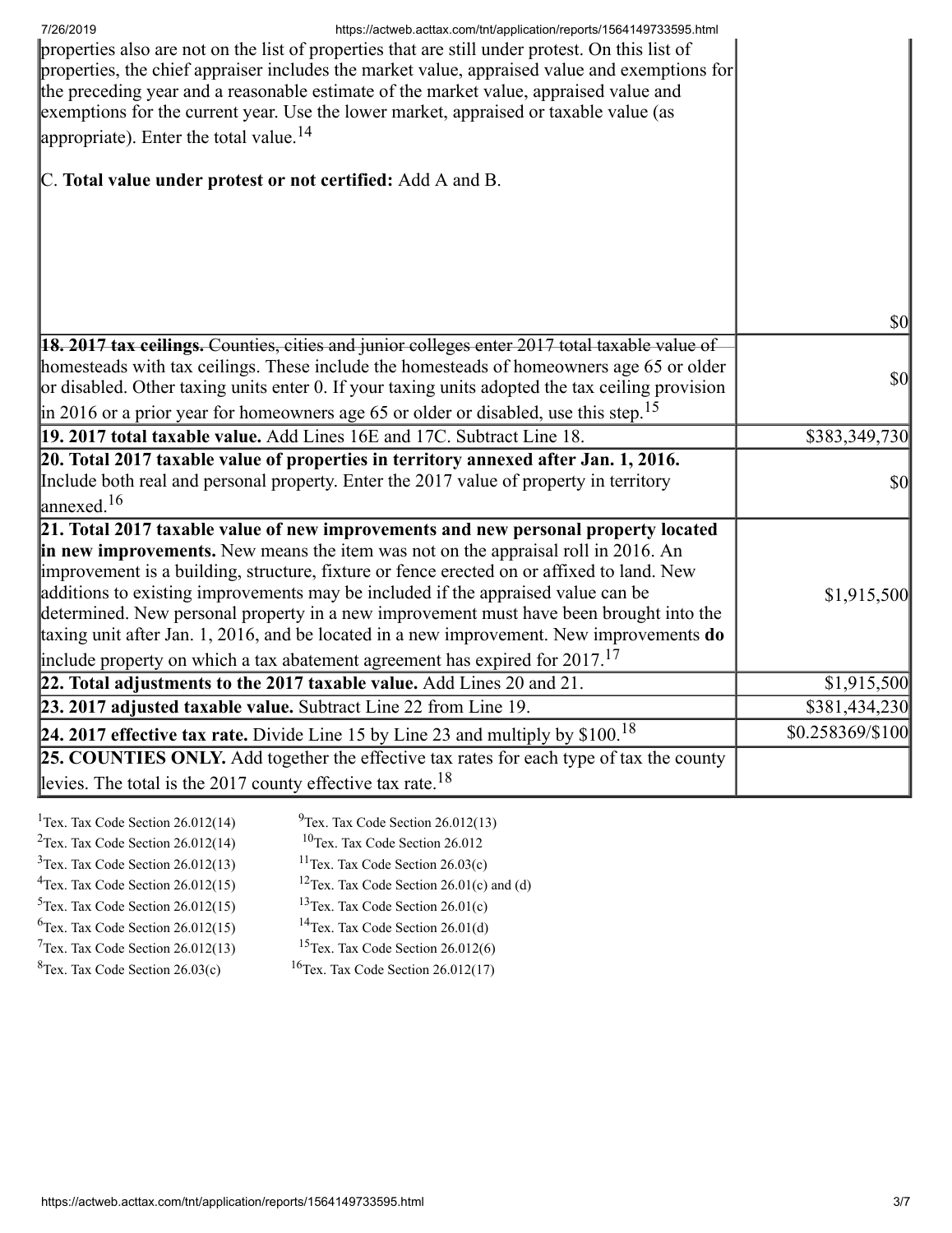# **SECTION 2: Rollback Tax Rate**

The rollback tax rate is split into two separate rates:

- 1. Maintenance and Operations (M&O): The M&O portion is the tax rate that is needed to raise the same amount of taxes that the taxing unit levied in the prior year plus eight percent. This rate accounts for such things as salaries, utilities and day-to-day operations.
- 2. Debt: The debt tax rate includes the debt service necessary to pay the taxing unit's debt payments in the coming year. This rate accounts for principal and interest on bonds and other debt secured by property tax revenue.

The rollback tax rate for a county is the sum of the rollback tax rates calculated for each type of tax the county levies. In most cases the rollback tax rate exceeds the effective tax rate, but occasionally decreases in a taxing unit's debt service will cause the effective tax rate to be higher than the rollback tax rate.

| Rollback Tax Rate Activity                                                                                                                                                                                                                                                                                                                                                                                                                                                                                                                                                                                                                                              | <b>Amount/Rate</b> |
|-------------------------------------------------------------------------------------------------------------------------------------------------------------------------------------------------------------------------------------------------------------------------------------------------------------------------------------------------------------------------------------------------------------------------------------------------------------------------------------------------------------------------------------------------------------------------------------------------------------------------------------------------------------------------|--------------------|
| 26. 2016 maintenance and operations (M&O) tax rate.                                                                                                                                                                                                                                                                                                                                                                                                                                                                                                                                                                                                                     | \$0.280198/\$100   |
| $\left 27, 2016\right $ adjusted taxable value. Enter the amount from Line 11.                                                                                                                                                                                                                                                                                                                                                                                                                                                                                                                                                                                          | \$351,719,200      |
| 28. 2016 M&O taxes.                                                                                                                                                                                                                                                                                                                                                                                                                                                                                                                                                                                                                                                     |                    |
|                                                                                                                                                                                                                                                                                                                                                                                                                                                                                                                                                                                                                                                                         |                    |
| A. Multiply Line 26 by Line 27 and divide by \$100.                                                                                                                                                                                                                                                                                                                                                                                                                                                                                                                                                                                                                     | \$985,510          |
| B. Cities, counties and hospital districts with additional sales tax: Amount of additional<br>sales tax collected and spent on M&O expenses in 2016. Enter amount from full year's sales<br>tax revenue spent for M&O in 2016 fiscal year, if any. Other taxing units enter 0. Counties<br>exclude any amount that was spent for economic development grants from the amount of<br>sales tax spent.                                                                                                                                                                                                                                                                     | \$0                |
| C. Counties: Enter the amount for the state criminal justice mandate. If second or later year,<br>the amount is for increased cost above last year's amount. Other taxing units enter 0.                                                                                                                                                                                                                                                                                                                                                                                                                                                                                | $ 10\rangle$       |
| D. Transferring function: If discontinuing all of a department, function or activity and<br>transferring it to another taxing unit by written contract, enter the amount spent by the taxing<br>unit discontinuing the function in the 12 months preceding the month of this calculation. If<br>the taxing unit did not operate this function for this 12-month period, use the amount spent<br>in the last full fiscal year in which the taxing unit operated the function. The taxing unit<br>discontinuing the function will subtract this amount in H below. The taxing unit receiving<br>the function will add this amount in H below. Other taxing units enter 0. | $ 10\rangle$       |
| E. Taxes refunded for years preceding tax year 2016: Enter the amount of M&O taxes<br>refunded in the preceding year for taxes before that year. Types of refunds include court<br>decisions, Tax Code Section 25.25(b) and (c) corrections and Tax Code Section 31.11<br>payment errors. Do not include refunds for tax year 2016. This line applies only to tax years<br>$\beta$ preceding tax year 2016.                                                                                                                                                                                                                                                             | \$0                |
| <b>F. Enhanced indigent health care expenditures:</b> Enter the increased amount for the current<br>year's enhanced indigent health care expenditures above the preceding tax year's enhanced<br>indigent health care expenditures, less any state assistance.                                                                                                                                                                                                                                                                                                                                                                                                          | \$0                |
| G. Taxes in TIF: Enter the amount of taxes paid into the tax increment fund for a<br>reinvestment zone as agreed by the taxing unit. If the taxing unit has no 2017 captured<br>appraised value in Line 16D, enter 0.                                                                                                                                                                                                                                                                                                                                                                                                                                                   | \$0                |
| <b>H. Adjusted M&amp;O Taxes.</b> Add A, B, C, E and F. For taxing unit with D, subtract if<br>discontinuing function and add if receiving function. Subtract G.                                                                                                                                                                                                                                                                                                                                                                                                                                                                                                        | \$985,510          |
| [29. 2017 adjusted taxable value. Enter Line 23 from the Effective Tax Rate Worksheet.                                                                                                                                                                                                                                                                                                                                                                                                                                                                                                                                                                                  | \$381,434,230      |
| 30. 2017 effective maintenance and operations rate. Divide Line 28H by Line 29 and<br>multiply by $$100$ .                                                                                                                                                                                                                                                                                                                                                                                                                                                                                                                                                              | \$0.258369/\$100   |
| $31.2017$ rollback maintenance and operation rate. Multiply Line 30 by 1.08.                                                                                                                                                                                                                                                                                                                                                                                                                                                                                                                                                                                            | \$0.279038/\$100   |
| 32. Total 2017 debt to be paid with property taxes and additional sales tax revenue.                                                                                                                                                                                                                                                                                                                                                                                                                                                                                                                                                                                    |                    |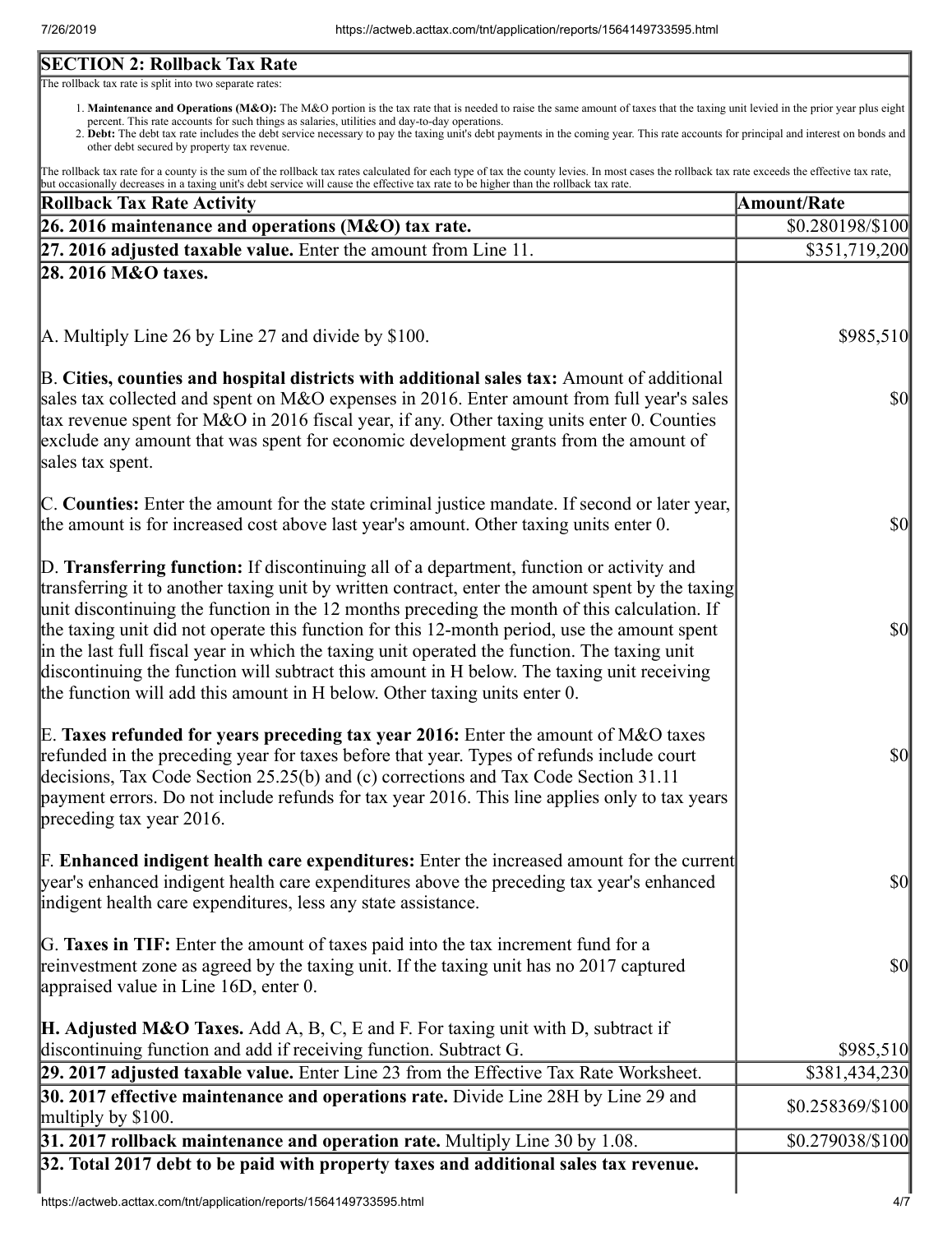| 7/26/2019<br>https://actweb.acttax.com/tnt/application/reports/1564149733595.html<br>Debt means the interest and principal that will be paid on debts that:<br>$(1)$ are paid by property taxes,<br>$(2)$ are secured by property taxes,<br>$(3)$ are scheduled for payment over a period longer than one year and<br>$(4)$ are not classified in the taxing unit's budget as M&O expenses |                                     |
|--------------------------------------------------------------------------------------------------------------------------------------------------------------------------------------------------------------------------------------------------------------------------------------------------------------------------------------------------------------------------------------------|-------------------------------------|
| A. Debt also includes contractual payments to other taxing units that have incurred debts on<br>behalf of this taxing unit, if those debts meet the four conditions above. Include only<br>amounts that will be paid from property tax revenue. Do not include appraisal district budget<br>payments. Enter debt amount.                                                                   | <b>\$0</b>                          |
| B. Subtract <b>unencumbered fund amount</b> used to reduce total debt.<br>C. Subtract amount paid from other resources.                                                                                                                                                                                                                                                                    | $\vert \mathbf{S} \mathbf{O} \vert$ |
| D. Adjusted debt. Subtract B and C from A.                                                                                                                                                                                                                                                                                                                                                 | <b>\$0</b>                          |
|                                                                                                                                                                                                                                                                                                                                                                                            | $\vert \mathbf{S} \mathbf{0} \vert$ |
| 33. Certified 2016 excess debt collections. Enter the amount certified by the collector.                                                                                                                                                                                                                                                                                                   | $\vert \$\text{0}\vert$             |
| 34. Adjusted 2017 debt. Subtract Line 33 from Line 32D.                                                                                                                                                                                                                                                                                                                                    | $ 10\rangle$                        |
| 35. Certified 2017 anticipated collection rate. Enter the rate certified by the collector. If<br>the rate is 100 percent or greater, enter 100 percent.                                                                                                                                                                                                                                    | 100.00%                             |
| 36. 2017 debt adjusted for collections. Divide Line 34 by Line 35                                                                                                                                                                                                                                                                                                                          | \$0                                 |
| 37. 2017 total taxable value. Enter the amount on Line 19.                                                                                                                                                                                                                                                                                                                                 | \$383,349,730                       |
| <b>38. 2017 debt tax rate.</b> Divide Line 36 by Line 37 and multiply by \$100.                                                                                                                                                                                                                                                                                                            | \$0/\$100                           |
| <b>39. 2017 rollback tax rate.</b> Add Lines 31 and 38.                                                                                                                                                                                                                                                                                                                                    | \$0.279038/\$100                    |
| 40. COUNTIES ONLY. Add together the rollback tax rates for each type of tax the county<br>levies. The total is the 2017 county rollback tax rate.                                                                                                                                                                                                                                          |                                     |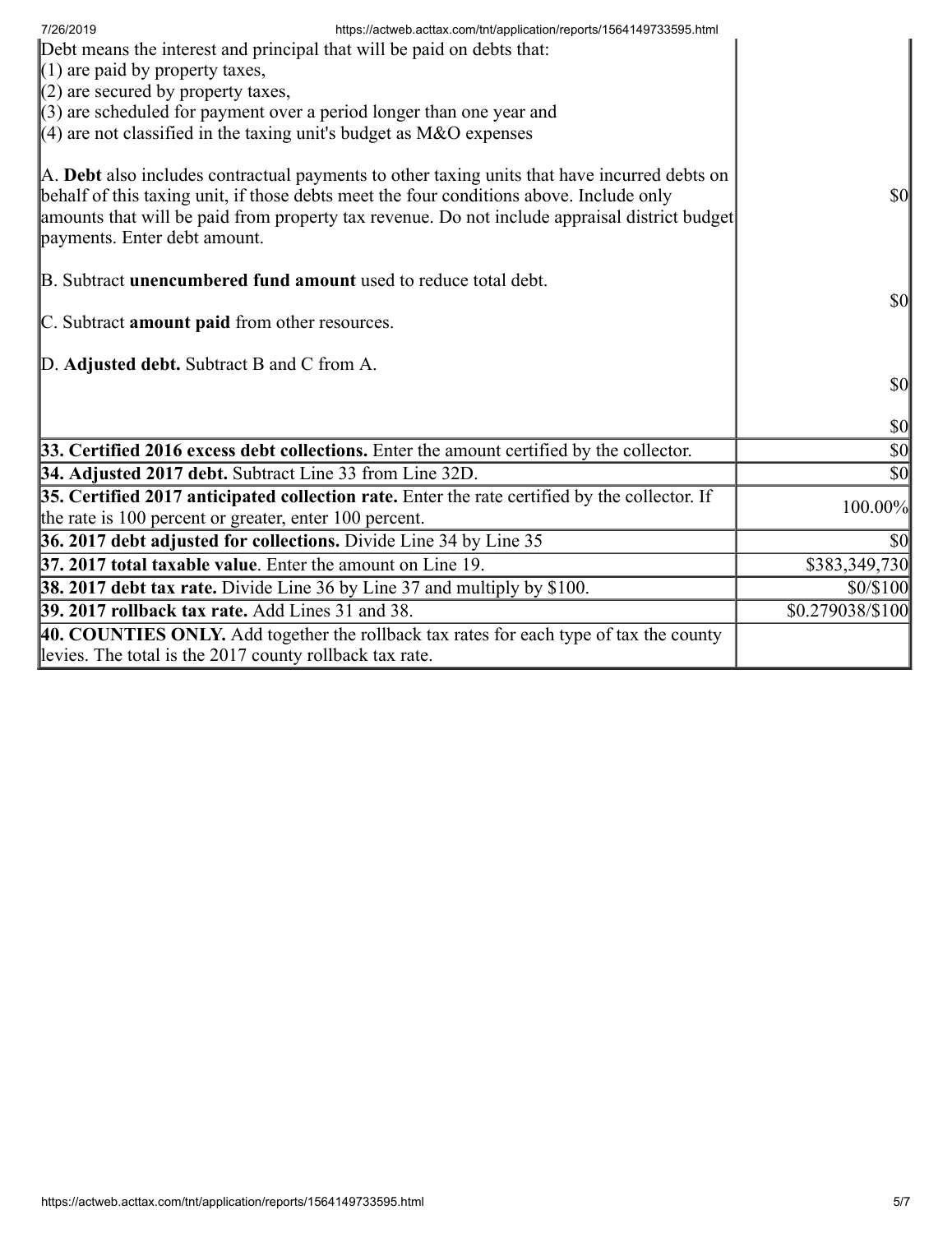| Cities, counties and hospital districts may levy a sales tax specifically to reduce property taxes. Local voters by election must approve imposing or abolishing the additional sales tax. If<br>This section should only be completed by a county, city or hospital district that is required to adjust its effective tax rate and/or rollback tax rate because it adopted the additional sales<br>Amount/Rate<br>Taxing units that adopted the sales tax before November 2016, skip this line.<br>$\vert$ 42. Estimated sales tax revenue. Counties exclude any amount that is or will be spent for<br>Multiply the amount on Line 41 by the sales tax rate $(.01, .005)$ or $.0025$ , as applicable) and<br>Enter the sales tax revenue for the previous four quarters. Do not multiply by .95.<br>43. 2017 total taxable value. Enter the amount from Line 37 of the Rollback Tax Rate<br>Subtract Line 44 from Line 45. Skip to Line 47 if you adopted the additional sales tax before | <b>SECTION 3: Additional Sales Tax to Reduce Property Taxes</b>                                                                                                       |                                        |
|---------------------------------------------------------------------------------------------------------------------------------------------------------------------------------------------------------------------------------------------------------------------------------------------------------------------------------------------------------------------------------------------------------------------------------------------------------------------------------------------------------------------------------------------------------------------------------------------------------------------------------------------------------------------------------------------------------------------------------------------------------------------------------------------------------------------------------------------------------------------------------------------------------------------------------------------------------------------------------------------|-----------------------------------------------------------------------------------------------------------------------------------------------------------------------|----------------------------------------|
|                                                                                                                                                                                                                                                                                                                                                                                                                                                                                                                                                                                                                                                                                                                                                                                                                                                                                                                                                                                             | approved, the taxing unit must reduce its effective and rollback tax rates to offset the expected sales tax revenue.                                                  |                                        |
|                                                                                                                                                                                                                                                                                                                                                                                                                                                                                                                                                                                                                                                                                                                                                                                                                                                                                                                                                                                             |                                                                                                                                                                       |                                        |
|                                                                                                                                                                                                                                                                                                                                                                                                                                                                                                                                                                                                                                                                                                                                                                                                                                                                                                                                                                                             | <b>Activity</b>                                                                                                                                                       |                                        |
|                                                                                                                                                                                                                                                                                                                                                                                                                                                                                                                                                                                                                                                                                                                                                                                                                                                                                                                                                                                             | 41. Taxable Sales. For taxing units that adopted the sales tax in November 2016 or May                                                                                |                                        |
|                                                                                                                                                                                                                                                                                                                                                                                                                                                                                                                                                                                                                                                                                                                                                                                                                                                                                                                                                                                             | 2017, enter the Comptroller's estimate of taxable sales for the previous four quarters. $20$                                                                          | $\boldsymbol{S}$ O                     |
|                                                                                                                                                                                                                                                                                                                                                                                                                                                                                                                                                                                                                                                                                                                                                                                                                                                                                                                                                                                             |                                                                                                                                                                       |                                        |
|                                                                                                                                                                                                                                                                                                                                                                                                                                                                                                                                                                                                                                                                                                                                                                                                                                                                                                                                                                                             | economic development grants from the amount of estimated sales tax revenue. <sup>21</sup><br>Taxing units that adopted the sales tax in November 2016 or in May 2017. |                                        |
|                                                                                                                                                                                                                                                                                                                                                                                                                                                                                                                                                                                                                                                                                                                                                                                                                                                                                                                                                                                             |                                                                                                                                                                       |                                        |
|                                                                                                                                                                                                                                                                                                                                                                                                                                                                                                                                                                                                                                                                                                                                                                                                                                                                                                                                                                                             | multiply the result by .95. <sup>22</sup>                                                                                                                             | $\boldsymbol{\mathsf{S}}$ <sub>0</sub> |
|                                                                                                                                                                                                                                                                                                                                                                                                                                                                                                                                                                                                                                                                                                                                                                                                                                                                                                                                                                                             | - or -<br>Taxing units that adopted the sales tax before November 2016.                                                                                               |                                        |
|                                                                                                                                                                                                                                                                                                                                                                                                                                                                                                                                                                                                                                                                                                                                                                                                                                                                                                                                                                                             |                                                                                                                                                                       |                                        |
|                                                                                                                                                                                                                                                                                                                                                                                                                                                                                                                                                                                                                                                                                                                                                                                                                                                                                                                                                                                             | Worksheet.                                                                                                                                                            | \$383,349,730                          |
|                                                                                                                                                                                                                                                                                                                                                                                                                                                                                                                                                                                                                                                                                                                                                                                                                                                                                                                                                                                             | 44. Sales tax adjustment rate. Divide Line 42 by Line 43 and multiply by $$100$ .                                                                                     | \$0/\$100                              |
|                                                                                                                                                                                                                                                                                                                                                                                                                                                                                                                                                                                                                                                                                                                                                                                                                                                                                                                                                                                             | <b>45. 2017 effective tax rate, unadjusted for sales tax.</b> <sup>23</sup> Enter the rate from Line 24 or 25,<br>as applicable, on the Effective Tax Rate Worksheet. | \$0.258369/\$100                       |
|                                                                                                                                                                                                                                                                                                                                                                                                                                                                                                                                                                                                                                                                                                                                                                                                                                                                                                                                                                                             | 46. 2017 effective tax rate, adjusted for sales tax.                                                                                                                  |                                        |
|                                                                                                                                                                                                                                                                                                                                                                                                                                                                                                                                                                                                                                                                                                                                                                                                                                                                                                                                                                                             | Taxing units that adopted the sales tax in November 2016 or in May 2017.<br>November 2016.                                                                            | \$0.258369/\$100                       |
|                                                                                                                                                                                                                                                                                                                                                                                                                                                                                                                                                                                                                                                                                                                                                                                                                                                                                                                                                                                             | 47. 2017 rollback tax rate, unadjusted for sales tax. <sup>24</sup> Enter the rate from Line 39 or 40,<br>as applicable, of the Rollback Tax Rate Worksheet.          | \$0.279038/\$100                       |
|                                                                                                                                                                                                                                                                                                                                                                                                                                                                                                                                                                                                                                                                                                                                                                                                                                                                                                                                                                                             | $\vert$ 48. 2017 rollback tax rate, adjusted for sales tax. Subtract Line 44 from Line 47.                                                                            | \$0.279038/\$100                       |

<sup>17</sup>Tex. Tax Code Section  $26.012(17)$ 

<sup>18</sup>Tex. Tax Code Section 26.04(c)

<sup>19</sup>Tex. Tax Code Section 26.04(d)

 $20$ Tex. Tax Code Section 26.041(d)

<sup>21</sup>Tex. Tax Code Section  $26.041(i)$ 

<sup>22</sup>Tex. Tax Code Section  $26.041(d)$ 

 $23$ Tex. Tax Code Section 26.04(c)

 $24$ Tex. Tax Code Section 26.04(c)